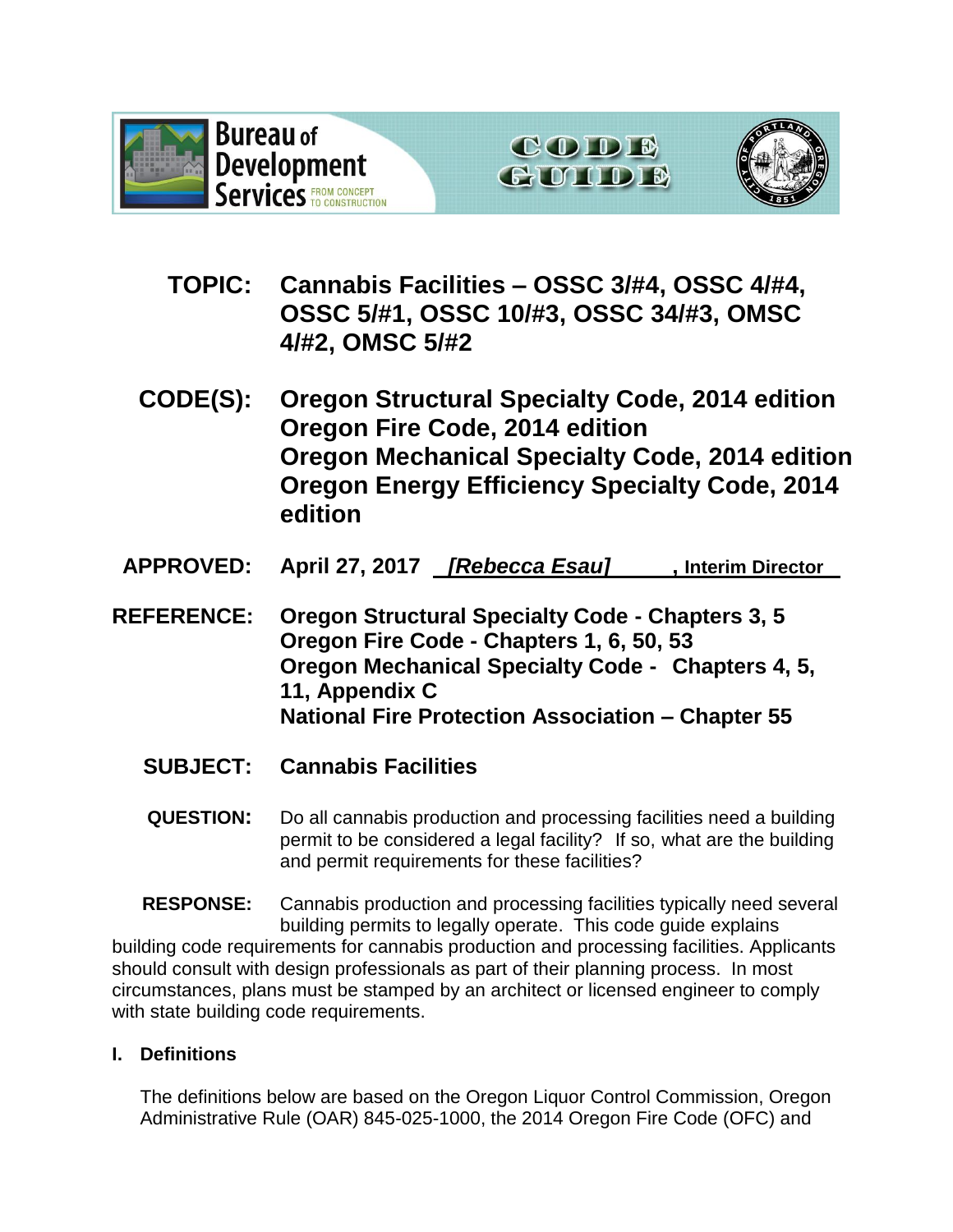**OSSC 3/#4, OSSC 4/#4, OSSC 5/#1, OSSC 10/#3, OSSC 34/#3 OMSC 4/#2, OMSC 5/#2 Cannabis Facilities Page 2 of 13 April 27, 2017**

the 2014 Oregon Structural Specialty Code (OSSC). Some of the definitions have been modified to meet local applicability.

**Cannabinoids** are any of the chemical compounds that are the active constituents of marijuana.

**Carbon Dioxide** is a colorless, odorless gas commonly used in cannabis production and extraction. The OFC addresses CO2 as an asphyxiant. Asphyxiants are not identified as a hazardous material by the OSSC.

**Cubic Feet Per Minute (CFM)** is the measurement of the velocity at which air flows into or out of a space.

**Hazardous Materials** are those chemicals or substances that are *physical hazards or health hazards* as classified in the Oregon Structural Specialty Code section 307 and the Fire Code, whether the materials are in usable or waste condition.

**Liquefied Petroleum Gas (LPG)** is a flammable gas heavier than air that is regulated as a hazardous material under the OSSC and OFC. An LPG is also considered a Volatile Organic Compound (VOC). Propane, butane, mixtures and related flammable liquefied gases are LPGs that are commonly used in cannabis extraction.

**Lower Flammability Limit (LFL)** is the lower end of the concentration range over which a flammable mixture of gas or vapor in air can be ignited at a given temperature and pressure.

**Marijuana** is all parts of cannabis plant and the seeds of the plant. It includes industrial hemp, as defined in Oregon Revised Statutes (ORS) 571.300.

**Maximum Allowable Quantities (MAQ)** are the maximum amount of hazardous materials allowed to be stored or used within a control area inside a building or an outdoor control area. The maximum allowable quantity per control area is based on the material state (solid, liquid or gas) and the material storage or use conditions.

**NFPA** National Fire Protection Association, Life Safety Code

**OLCC** Oregon Liquor Control Commission, is the State agency responsible for licensing recreational production, processing and sale of marijuana in Oregon.

**OHA** Oregon Health Authority is the State agency responsible for registering the production, processing and sale of medical marijuana in Oregon.

**Production** includes planting, cultivating, growing, manufacturing, and harvesting of cannabis plants. Planting, cultivating and harvesting cannabis is considered an agriculture use by the zoning code.

**Processing** is the compounding or converting of cannabis into cannabinoid products, cannabinoid concentrates or cannabinoid extracts. Processing is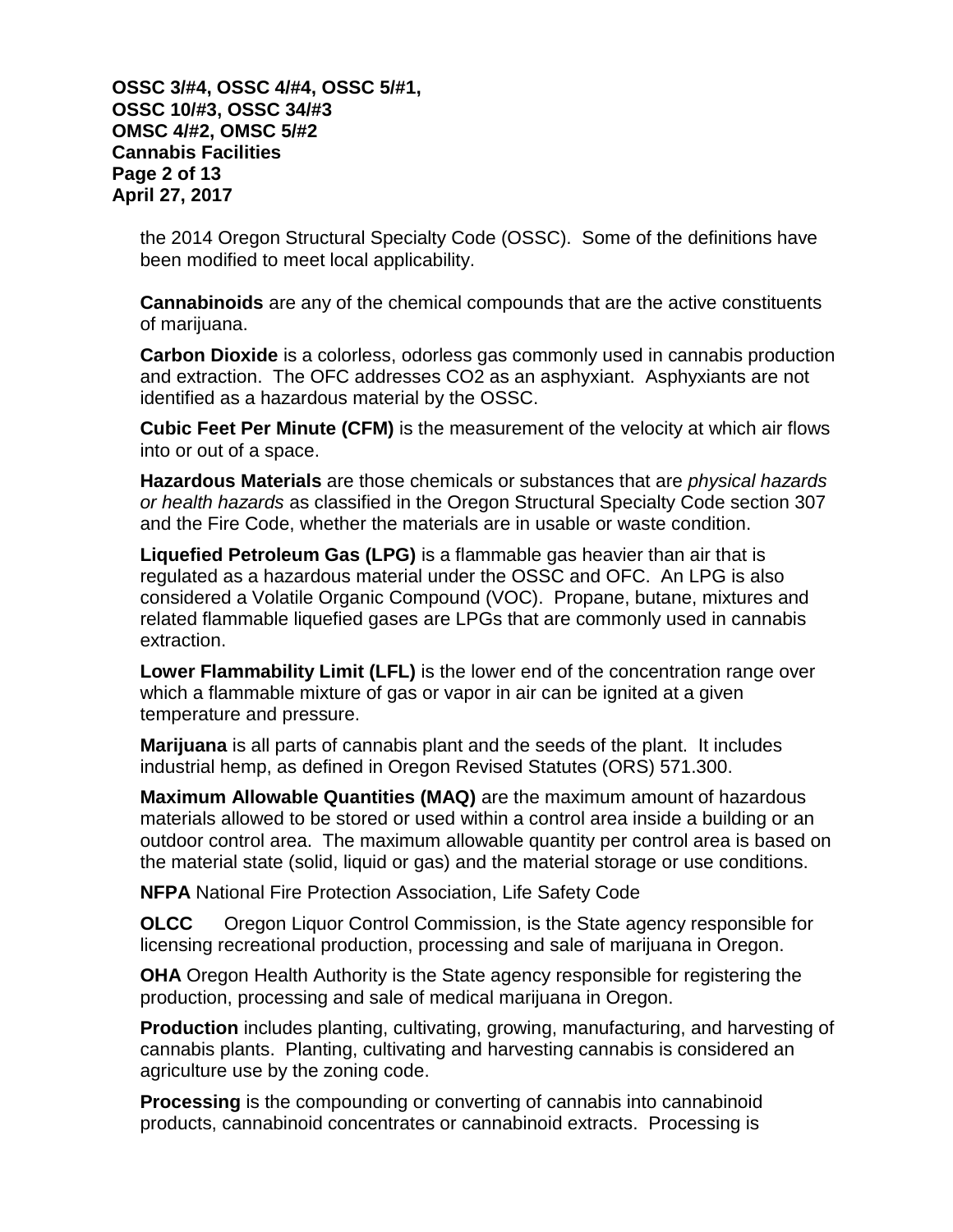**OSSC 3/#4, OSSC 4/#4, OSSC 5/#1, OSSC 10/#3, OSSC 34/#3 OMSC 4/#2, OMSC 5/#2 Cannabis Facilities Page 3 of 13 April 27, 2017**

considered a *manufacturing* use by the zoning code and is classified as either an F-1 or H occupancy by the building code.

**Retail** includes displaying and selling the plant, or any product processed from the plant, for recreational or medical use in a retail environment. Retail is considered an M occupancy by the building code.

**Storage** includes structures where plants or any product processed from the cannabis plant after harvest are housed or dried.

#### **II. Occupancy Classifications**

#### **OSSC Chapters 3, 5, 10, 34**

The OSSC sets life safety and construction standards based on different occupancy classifications. A building occupancy classification is based on the activities proposed for the internal space of a building.

Construction types and whether a building is sprinklered, may affect where in a building occupancies can be located. For example, the OSSC limits Type V-B nonsprinklered buildings with F-1, S-1, M and U occupancies to the first story of a building.

Cannabis facilities most commonly fall into one or more of the following classifications:

**B** or business occupancies apply to testing/laboratories and office spaces within the structure.

**F-1** or factory occupancies apply to buildings or portions of buildings used for growing, manufacturing, processing or packaging cannabis and cannabis products that are not classified as H.

**H** or hazardous occupancies apply to any commercial use where hazardous materials, such as flammable solvents, are present in quantities exceeding those identified in OSSC Tables 307.1(1) and 307.1(2). Uses in this category must meet OSSC Chapter 414 and include a hazardous materials report as further described in this code guide.

**M** or mercantile occupancies apply to the display and sale of cannabis and cannabinoid products. It involves stocks of goods, wares or merchandise incidental to such purposes and accessible to the public.

**S** or storage occupancies apply to buildings or portions of buildings used for cannabis plant or product storage space that are not classified as hazardous, such as plant drying rooms.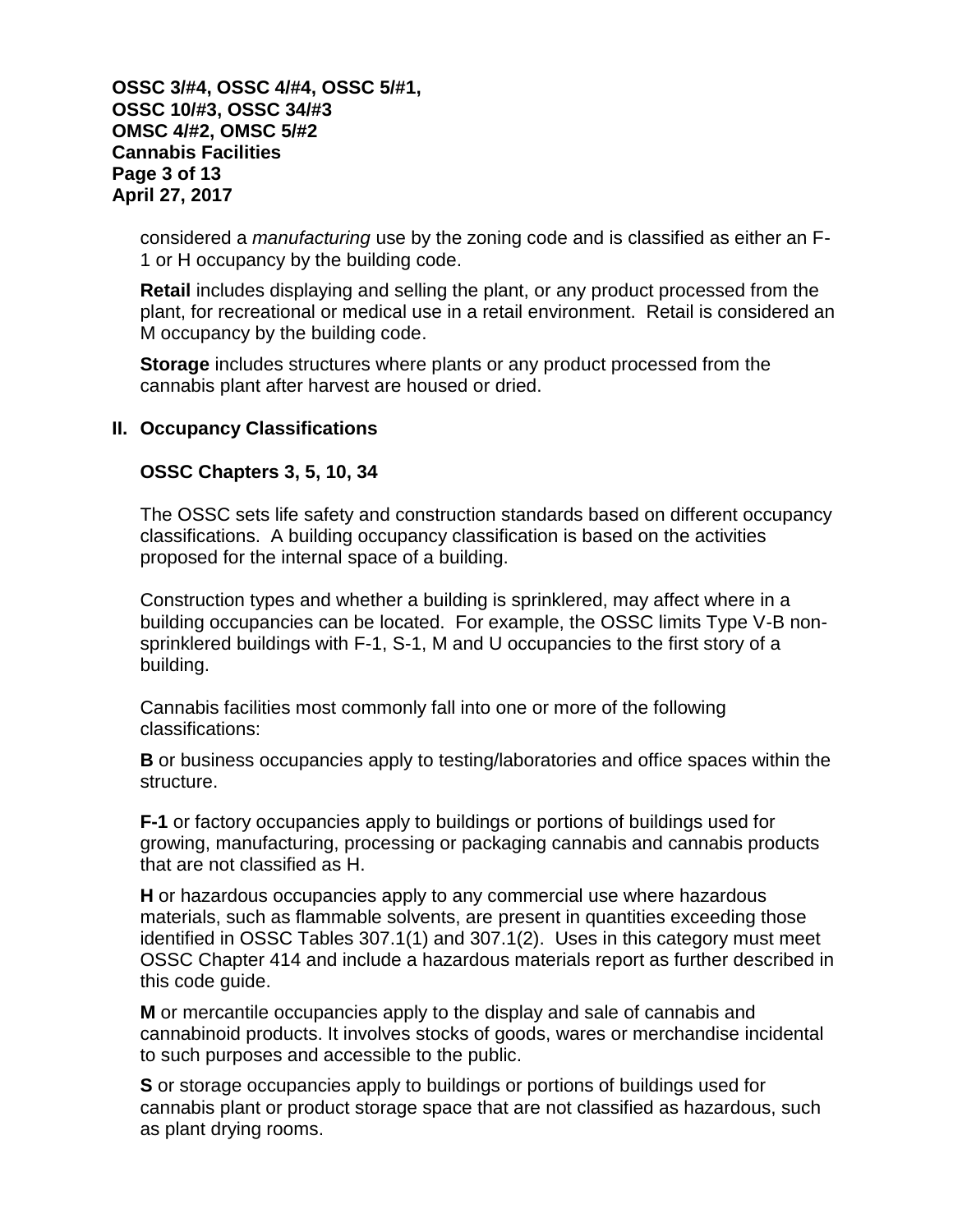**OSSC 3/#4, OSSC 4/#4, OSSC 5/#1, OSSC 10/#3, OSSC 34/#3 OMSC 4/#2, OMSC 5/#2 Cannabis Facilities Page 4 of 13 April 27, 2017**

**U** or agriculture occupancies apply to cannabis plants grown in a detached accessory structure, such as a greenhouse where only natural lighting is provided. No artificial lighting, such as electrical lighting sources, can be part of the growing process. They also may not be part of a mixed occupancy building.

### **III. Mechanical Permit**

A mechanical permit is required for extraction and production facilities to ensure rooms with the potential for hazardous materials or CO2 concentrations are properly ventilated. Per the OFC and NFPA, CO2 and Hazardous Materials must be stored, used, and handled in accordance with all local building and fire code amendments. Gas detection and alarm systems must be in place in the event that levels of gas accumulation exceed safe levels as determined by the Occupational Safety and Health Administration (OSHA).

### **A. CO2 and Hazardous Material Ventilation and Exhaust**

### **OMSC Chapters 4 and 5; OFC Chapters 5 and 50, NFPA Chapter 55**

### 1. **Gas Storage, Processing and Production Room Ventilation**

- a. Ventilation rates for storage and processing rooms must equal 1 CFM/SF.
- b. Production rooms can have either continuous or intermittent ventilation. Continuous ventilation must be at a rate of .06 CFM/SF. Intermittent ventilation must be at a rate of 60 CFM/person. Intermittent ventilation must be activated when the room is occupied for any length of time. Motion activation shall be located near the ingress/egress door.
- 2. **Exhaust discharge.** Exhaust discharge must be 10 feet away from all operable building opening and all property lines. Intake air must be 10 feet from an exhaust outlet or property line and adjoining grade. All exhaust and relief air should be filtered or scrubbed in accordance with the Zoning Code Odor Standard that states, "continuous, frequent, or repetitive odors may not be produced" (Zoning Code Section 33.262.070).
- 3. **Exhaust.** Exhaust air must be taken from a point within 12 inches above the finished floor.
- 4. **Isolation and excess flow valve.** Isolation valve and excess flow valves must be installed in the piping system at the source of gas flow.
- 5. **Equipment layout.** Equipment locations including generators, bottles, chemical injection tanks and charcoal filter units must be shown on plans.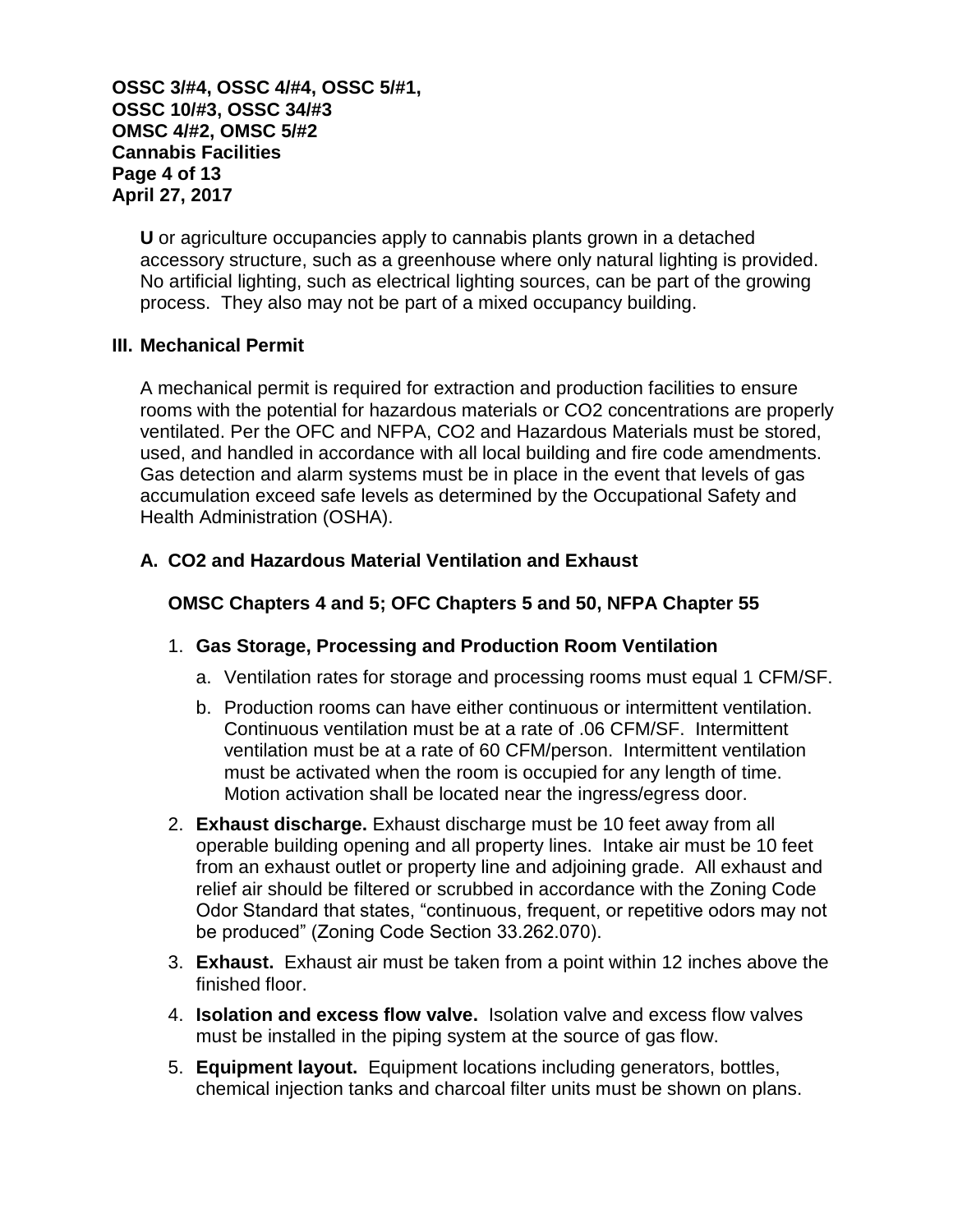**OSSC 3/#4, OSSC 4/#4, OSSC 5/#1, OSSC 10/#3, OSSC 34/#3 OMSC 4/#2, OMSC 5/#2 Cannabis Facilities Page 5 of 13 April 27, 2017**

- 6. **Room access.** A room access control summary for CO2, hazardous materials and related equipment storage areas must be provided.
- 7. **Storage areas.** Storage areas must be ventilated with either mechanical exhaust ventilation or natural ventilation.
- 8. **Gas location.** The size, number and storage location of CO2 or hazardous material gas tanks located on the premises must be shown on plans. CO2 tanks that have a product volume in excess of 5 cubic feet require a separate state boiler installation permit.
- 9. **Grow areas.** Grow areas designed to incorporate CO2 generating systems must meet the unvented appliances requirement. Combustion air volume must comply with Appendix C, equation 3-2.

## **B. Event Ventilation for Processing using Liquefied Petroleum Gas**

Event ventilation is required for all facilities that emit hazardous materials**.** 

- 1. All system controls must be on standby power or battery back-up. Backup systems must be able to operate continuously for 90 minutes.
- 2. Event exhaust systems must be equipped with both a manual bypass switch outside of the room(s) and automatic system activation controls.
- 3. Event exhaust systems must be sized at 3 CFM/SF for an LPG rich environment.
- 4. The piping system must include an isolation valve and excess flow or automatic shut-off control valves.
- 5. An event ventilation activation switch must be located at the entrance of an extraction room and gas storage room. These shutoffs must be clearly marked. When gas is stored outside of buildings and piped into a building an emergency shutoff valve must be installed at an approved location outside of the building. When the emergency shutoff is activated it must trigger the mechanical exhaust system.
- 6. Event ventilation must discharge to the outdoors with vents located a minimum distance of 10 feet to all property lines and building openings.

### **C. Detection and Alarms**

**OMSC Chapter 5; OFC Chapter 53; NFPA Chapter 55**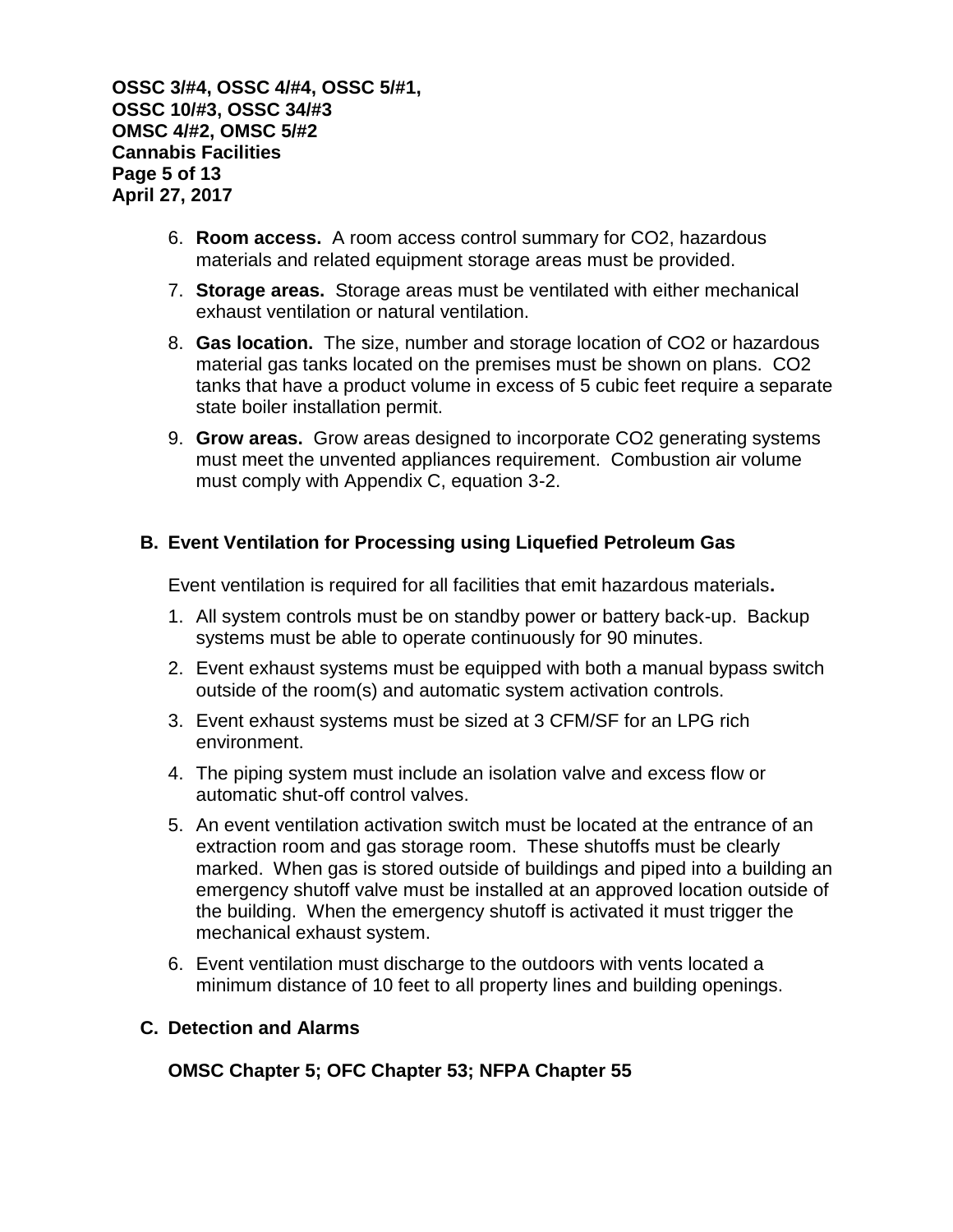**OSSC 3/#4, OSSC 4/#4, OSSC 5/#1, OSSC 10/#3, OSSC 34/#3 OMSC 4/#2, OMSC 5/#2 Cannabis Facilities Page 6 of 13 April 27, 2017**

- 1. **Detectors**. Continuous gas detection is required in areas where gas can accumulate. Detectors must be shown on plans and activate audible and visual alarms when CO2 concentration reaches 5000 ppm and CO concentration reaches 9 ppm. Alarms must activate when sensors detect LPG concentration levels exceeding 25% of the lower flammability limit.
- 2. **Warning signs.** A warning sign must be posted at the entrance to a building, room, enclosure, or confined area where CO2 or hazardous materials, cylinders, piping, or equipment are located. For areas with the potential for high levels of CO2 accumulation the warning sign must state the following: "Caution. Carbon Dioxide in use" and include the appropriate NFPA704 placard. For rooms with a potential for high levels of LPG the sign shall state, "Caution. Flammable gas in use" and include the appropriate NFPA704 placard. The sign location must be shown on the appropriate building plan. Signs must be at least 8 inches (200mm) wide and 6 inches (150 mm) high.

## **D. Oregon Energy Efficiency Specialty Code (OEESC)**

The energy code addresses lighting, mechanical systems, and building envelope for commercial building energy provisions.

### **Chapter 5 OEESC**

- 1. The connected power associated with task lighting for plant growth or maintenance is not included in calculating total connected lighting power (Section 505.5.1).
- 2. Mechanical systems must be configured to meet one of the following 3 methods (Section 503).
	- a. Method 1: Provide 100% economizer and relief; or
	- b. Method 2: 20% higher efficiency or higher than code minimum; or
	- c. Method 3: Energy modeling showing system is better than code minimum.
- 3. Increasing the heating and/or cooling capacity of a non-conditioned space shall require the thermal envelope to be brought into compliance with applicable provisions found in Section 502.

#### **IV. Occupant and Live Load Requirements**

Unless the building is exempt under OSSC 107, improvements to structures housing a cannabis processing or production facility must be prepared by a licensed design professional. Live loads must be in accordance with the Oregon Structural Specialty Code. Typical Live Loads include the following: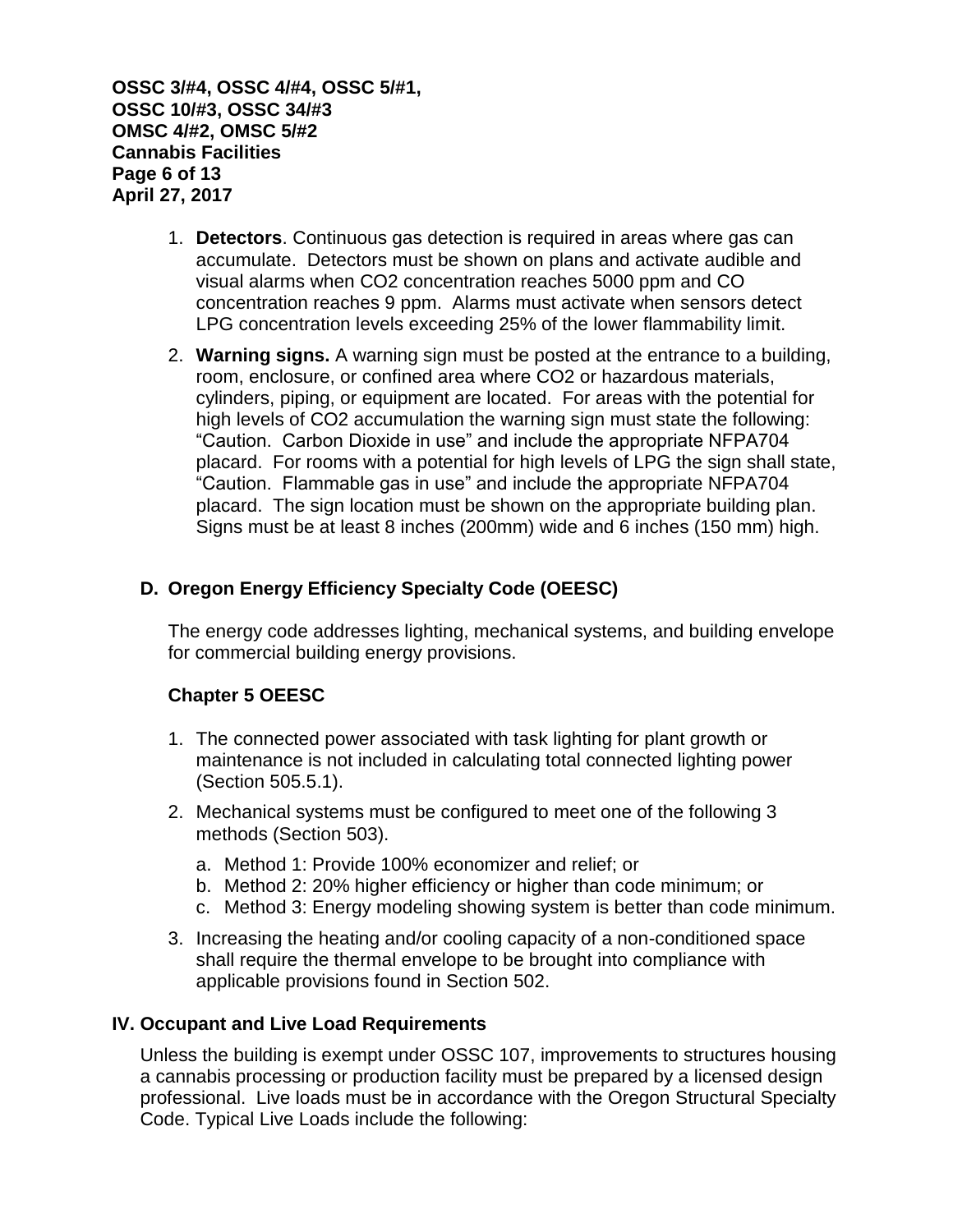**OSSC 3/#4, OSSC 4/#4, OSSC 5/#1, OSSC 10/#3, OSSC 34/#3 OMSC 4/#2, OMSC 5/#2 Cannabis Facilities Page 7 of 13 April 27, 2017**

### **A. OSSC Chapters 10 and 16**

- 1. Manufacturing and Storage occupancies shall be designed for a live load of 125 psf.
- 2. Heavy manufacturing and heavy storage areas must be designed for a live load of 250 psf.
- 3. Retail stores shall be designed for a live load of 100 psf.
- 4. Ceiling framing above grow rooms or other spaces shall be designed for appropriate live loads. Where no specific use is assigned to the ceiling framing, it shall be designed for a minimum storage live load of 125 psf.

Exception: if the ceiling is within 6-inches of the framing for the primary structure; or if adequate barriers are provided that would prevent storage or other uses; or if the ceiling is a non-structural suspended ceiling than the 125 psf minimum storage live load requirement does not apply.

- 5. If an existing structure is undergoing a change of occupancy or use, calculations must be provided to show the adequacy of existing framing.
- 6. Structures undergoing a change of occupancy or use are subject to Title 24.85 *Seismic Design Requirements for Existing Buildings*.

| Use                               | Occupancy | Occupant Load |
|-----------------------------------|-----------|---------------|
|                                   |           |               |
| Testing/laboratory                | в         | 1/100         |
| Dispensary/Retail                 | M         | 1/30          |
| Production/Grow (Agriculture Use) | $F-1$     | 1/300         |
| Processing/Extraction             | $F-1$     | 1/100         |
| <b>Commercial Kitchen</b>         | $F-1$     | 1/200         |
| Storage (in an M Occupancy)       | $S-1$     | 1/300         |
| Storage (in a Warehouse)          | $S-1$     | 1/500         |
| Greenhouse                        |           | 1/300         |

### **Table 1: Occupant Load Factors (OSSC Section 1004.1.2)**

Alterations that include a change of occupancy must meet submittal requirements for the City of Portland Brochure #30.

### **V. Cannabis Production and Processing Using Hazardous Materials or CO2 Extraction**

Permit applications must meet all of the OSSC use and occupancy requirements for either an F-1 or H occupancy. The amount of hazardous materials stored on the site will determine the occupancy classification of the proposed use. Facilities exceeding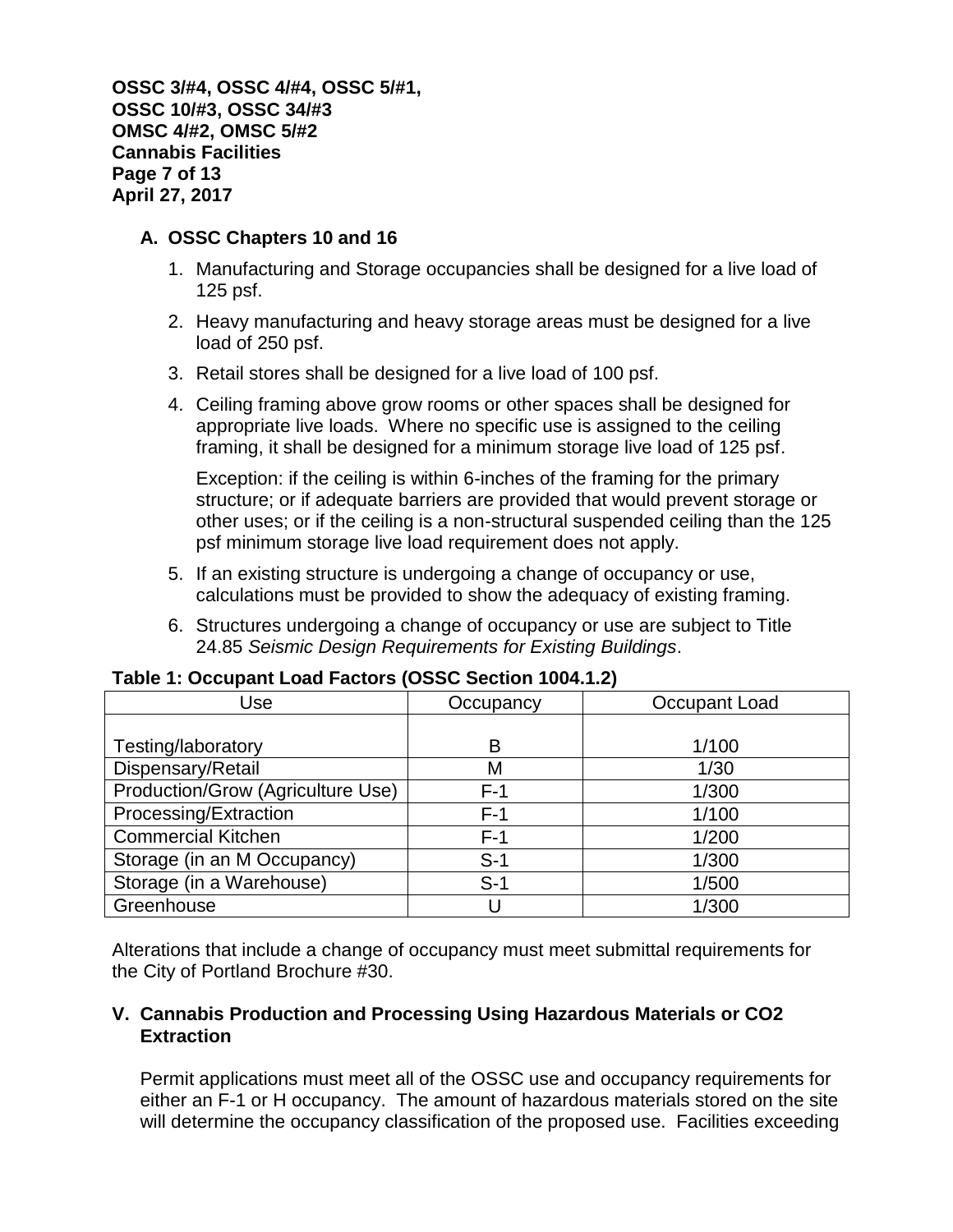**OSSC 3/#4, OSSC 4/#4, OSSC 5/#1, OSSC 10/#3, OSSC 34/#3 OMSC 4/#2, OMSC 5/#2 Cannabis Facilities Page 8 of 13 April 27, 2017**

the maximum allowable quantities (MAQ) found in the OSSC and the OFC are considered an H occupancy.

Hazardous materials, in any quantity, must conform to the requirements of the Building Code and Fire Code. A building code appeal will be required if any of the reporting information in this section is not submitted at the time of application.

Please note that carbon dioxide and hazardous substances are prohibited in all environmental zones in accordance with Zoning Code Section 33.430.090.

## **OSSC Chapter 4; OFC Chapters 50 and 53**

### **A. Reporting**

- 1. Hazardous Materials**.** Life Safety reviewers will request a Hazardous Materials Report in compliance with OSSC Section 414.1.3 (also known as the 414 report) for the use and storage of all hazardous materials located at a cannabis processing facility. The design professional who prepares the building plans may also prepare the Hazardous Materials report. The report must identify the actual quantities of hazardous materials as they relate to the MAQs in the building to include any chemical classification listed in OSSC Table 307.1(1). Hazardous materials include common materials such as, isopropyl alcohol and household bleach. The storage or use of materials for agricultural purposes on the premises is exempt from a hazardous classification. If no hazardous materials are needed for the process nor will be stored in the building than a statement to that effect must be provided on the plans.
- 2. Extraction Rooms, Gas Storage Areas. When the extraction process includes the use of a flammable gas, all electrical equipment and wiring methods must be identified for use in a Class I, Division I location. Electrical equipment located in other areas where there is a potential for high concentrations of flammable gas, such as gas storage rooms or refining areas must be identified for use in a Class I, Division 2 location (NFPA 70 article 501).
- 3. Extraction Equipment.All extraction equipment and associated devices including machinery and gas detection and alarm systems must be listed, or a technical opinion report prepared and stamped by a registered Oregon mechanical engineer must be provided (OFC 5003.2.3). For LPG equipment, the requirements listed below for the technical opinion report can be incorporated into the 414 report. A separate report is not required. A technical opinion report must be submitted when a 414 report is not required.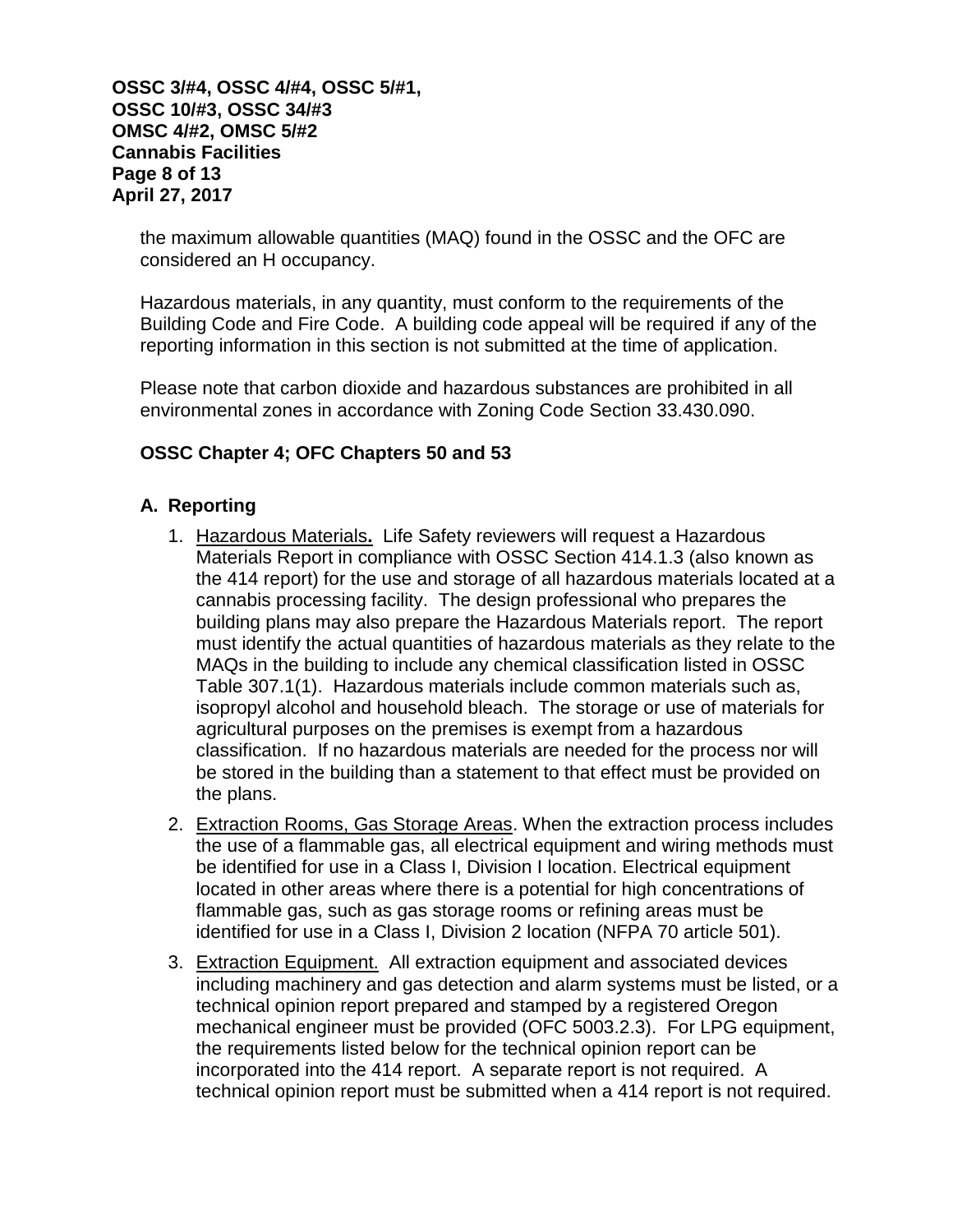**OSSC 3/#4, OSSC 4/#4, OSSC 5/#1, OSSC 10/#3, OSSC 34/#3 OMSC 4/#2, OMSC 5/#2 Cannabis Facilities Page 9 of 13 April 27, 2017**

- 4. Technical Opinion Report. The technical opinion report will determine the acceptability of technologies, processes, and overall equipment safety. The firm or person(s) preparing the report must have the technical ability to evaluate the design of the equipment and the operational process in question. The report must provide a Life Safety and Fire Safety analysis of the extraction procedures, equipment and facility. The technical opinion report must include the following information:
	- a. A report narrative including a table of contents, report scope, code analysis, exceptions and recommendations, and conclusions.
	- b. Engineer Peer Review verification.
	- c. Indicate any separate permits that will be obtained in connection with the extraction process such as hazardous materials tank permit from the Fire Marshal's Office and/or a separate mechanical permit for the extraction equipment.
	- d. Include the manufacturer and model number of extraction equipment.
	- e. Identify the quantity and use open or use closed based on OSSC Tables 307.1(1) and 307.1(2) of the 2014.
	- f. Show and explain design requirements including pressure, leak tight, and hazard analysis.
	- g. Provide a component analysis with material type, construction, structural, thermal and hazard analysis.
	- h. Provide a system description including system function and analysis as well as a structural and hazard analysis.
	- i. Show emergency shut off valves.
	- j. Show pressure relief valves.
	- k. Clearly identify the following equipment on the plans:
		- (1) Extraction room
		- (2) Ventilation systems
		- (3) Electrical systems
		- (4) LPG or extraction material source
		- (5) Gas detection systems
		- (6) Evacuation and abatement systems provided for the extraction machine.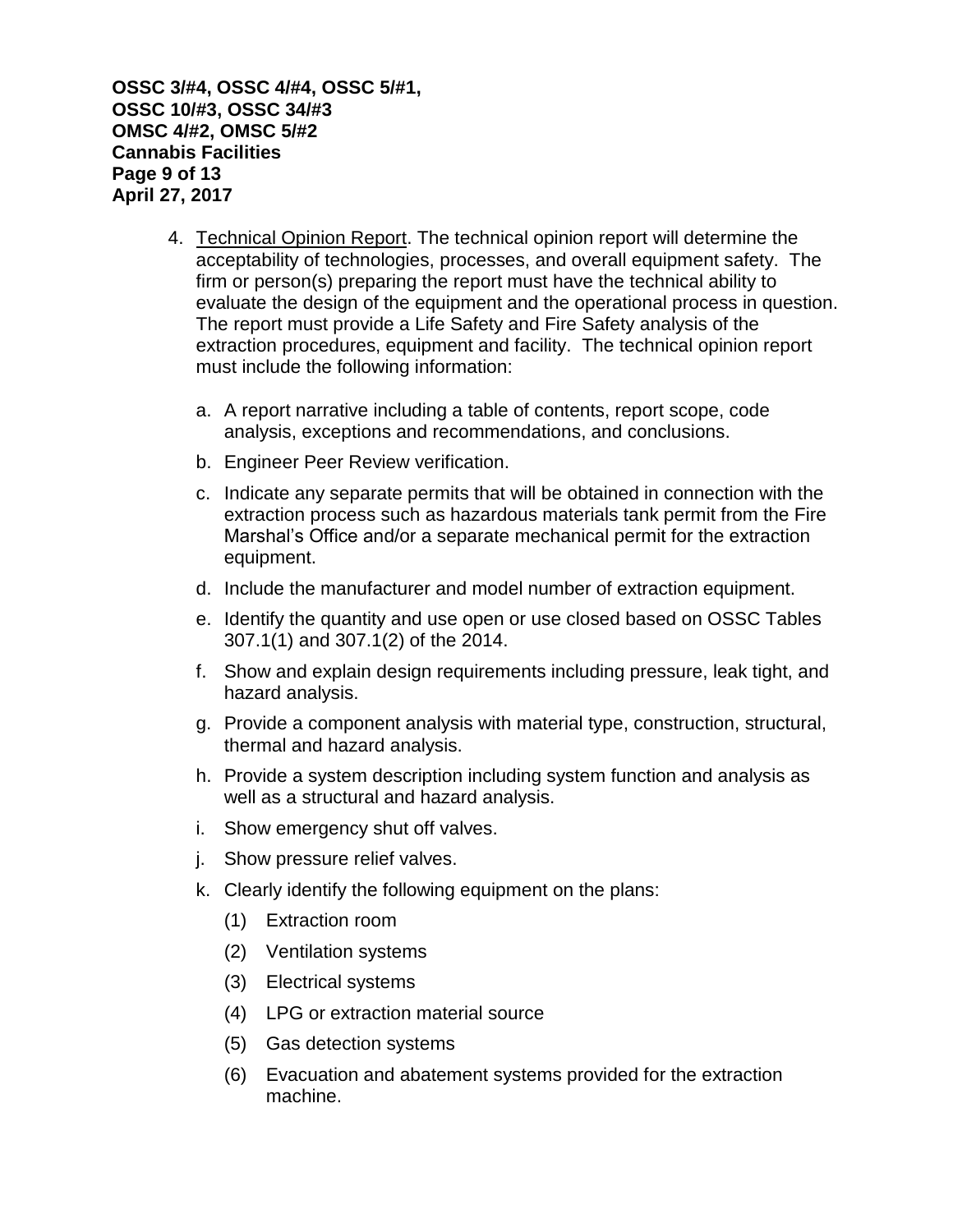**OSSC 3/#4, OSSC 4/#4, OSSC 5/#1, OSSC 10/#3, OSSC 34/#3 OMSC 4/#2, OMSC 5/#2 Cannabis Facilities Page 10 of 13 April 27, 2017**

- (7) Vapor levels must be monitored in the extraction room. Monitors must be shown on plans.
- 5. System Verification**.** Once the equipment regulated by this code guide is installed it must meet the following conditions before a final building inspection will be approved.
	- a. Equipment shall be inspected by a third party mechanical engineer.
	- b. Prior to final inspection an independent commissioning report, signed and sealed by the mechanical engineer who performed the inspection must be submitted. The report must confirm that the equipment onsite meets the approved equipment specifications submitted with the technical opinion report or the 414 report.
	- c. All equipment must operate in strict accordance with the manufacturer's instructions. Any modification of equipment from the approved engineering report voids the approval of the extraction equipment.

### **VI. Production and Processing - Building Plan, General Construction and Maintenance Requirements**

### **OFC, OSSC**

- A. When flammable vapor/air mixtures could exist under normal operations indoor equipment must be Class I Division I (OFC Table 5703.1.1). The location adjacent to the Class 1 Division 1 location must be classified by the design engineer.
- B. Extraction room doors must have self-closers.
- C. All control, detection and alarm systems must be maintained in operable condition. Each device and system must be tested a minimum of once each year, and in accordance with the manufacturer's requirements. Written records of such tests must be maintained on the premises for a minimum of three years and be available to the fire department upon request.
- D. Shipping containers may be used inside a building, outside as a single unit or grouped. However, they must meet all of the same Zoning and Building Code requirements as any other permitted structure. This includes but is not limited to a permanent foundation, location on property, accessibility, egress etc. Cargo containers used as accessory storage structures must be in conformance with the City of Portland Code Code Guide IBC/3#1 *Cargo Containers Used as Accessory Storage Structures.*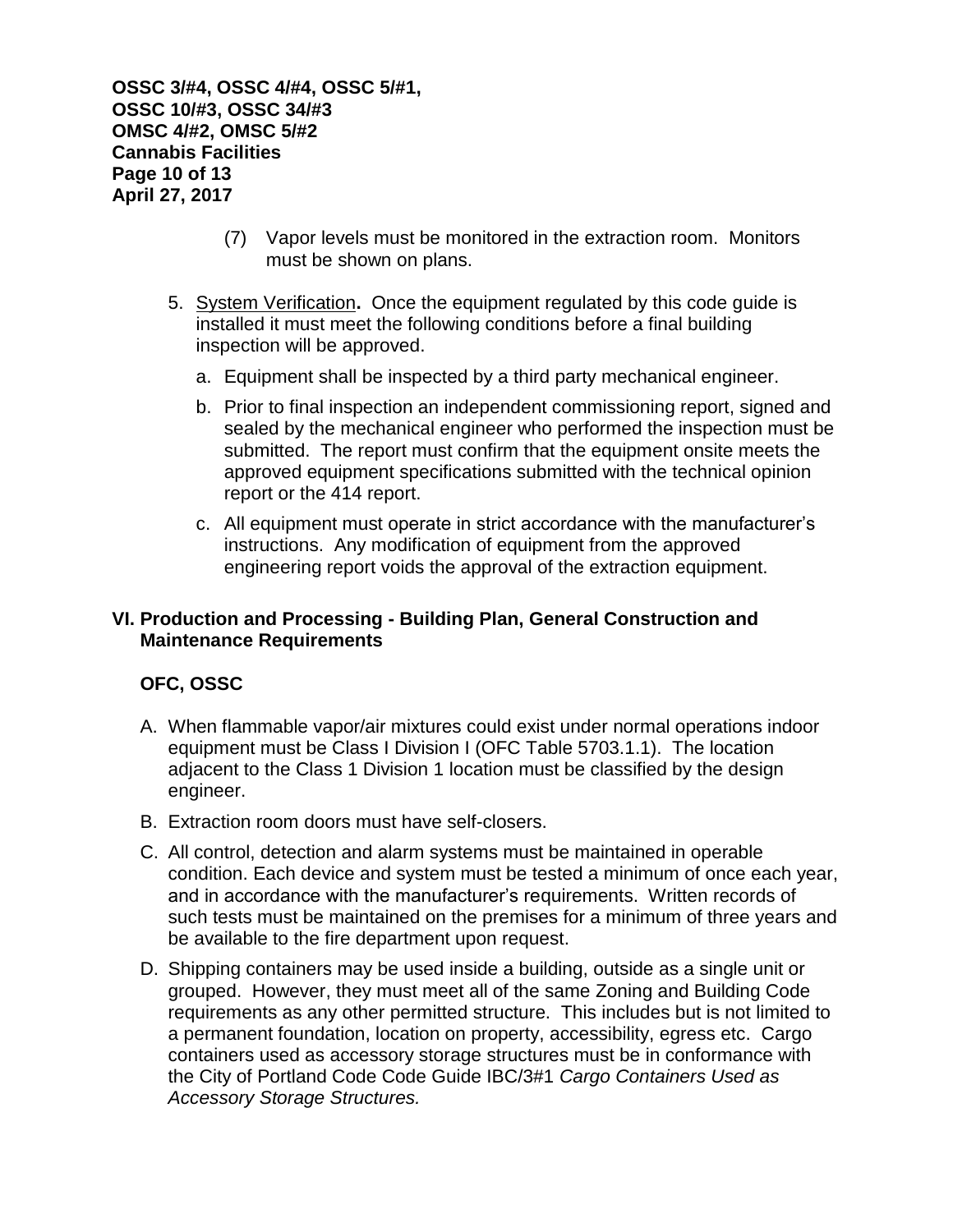**OSSC 3/#4, OSSC 4/#4, OSSC 5/#1, OSSC 10/#3, OSSC 34/#3 OMSC 4/#2, OMSC 5/#2 Cannabis Facilities Page 11 of 13 April 27, 2017**

- E. Marijuana facilities typically utilize high security hardware. Egress hardware must be readily openable from the egress side without the use of a key or special knowledge or effort. The unlatching of any door shall not require more than one operation. If the main door exception is requested at the main door which allows use of a key operated locking device, note as such on the plans and provide signage text stating the following "This door to remain unlocked when the building is occupied. Thumb turn latches are not allowed" (OSSC, chapter 10).
- F. Corridors may not be used for the storage of materials without a successful building code appeal (OSSC Section 1014.2).
- G. Equipment layout must be shown on plans to ensure minimum aisle width is provided (OSSC Section 1017.5). The type and size of equipment should be clearly labeled.
- H. Storage rooms for over 100 sf utilized for plant waste materials must meet the requirements for incidental use (OSSC Section 509.4.2).
- I. The means of egress shall have a ceiling height of not less than 7' 6". Exceptions apply at stairs, ramps, sloped ceilings, corridors, doors, mezzanines and ceiling mounted equipment (OSSC Section 1003.2).
- J. When two or more exits are required, exit signage (OSSC Section 1011.1) and emergency egress lighting must be included as part of the egress plan (Section 1006.3).
- K. Up to 25 percent of the total cost of improvements may be required to be applied to accessibility upgrades (OSSC Section 3411.1).
- L. CO2 must be generated by propane or natural gas or supplied by a CO2 tank.

#### **VII. Establishing a Code-Compliant Facility**

#### **A. Building Permits**

BDS reviews building plans and proposed uses for compliance with the local Zoning Code and State Building Codes. There are no unique requirements or exceptions in the Zoning or Building Codes for cannabis facilities. Table I summarizes permits that are typically required for cannabis production and processing operations. Not all permits are necessary for every facility and other permits, not listed in the table, may be required. Building plans for cannabis facilities must also be reviewed by the Bureaus of Environmental Services, Water , Fire & Rescue, and Transportation. These agencies will typically have additional permit requirements. Compliance with all City agency rules at the time the initial permit application is submitted will help avoid permitting delays and potential code violations.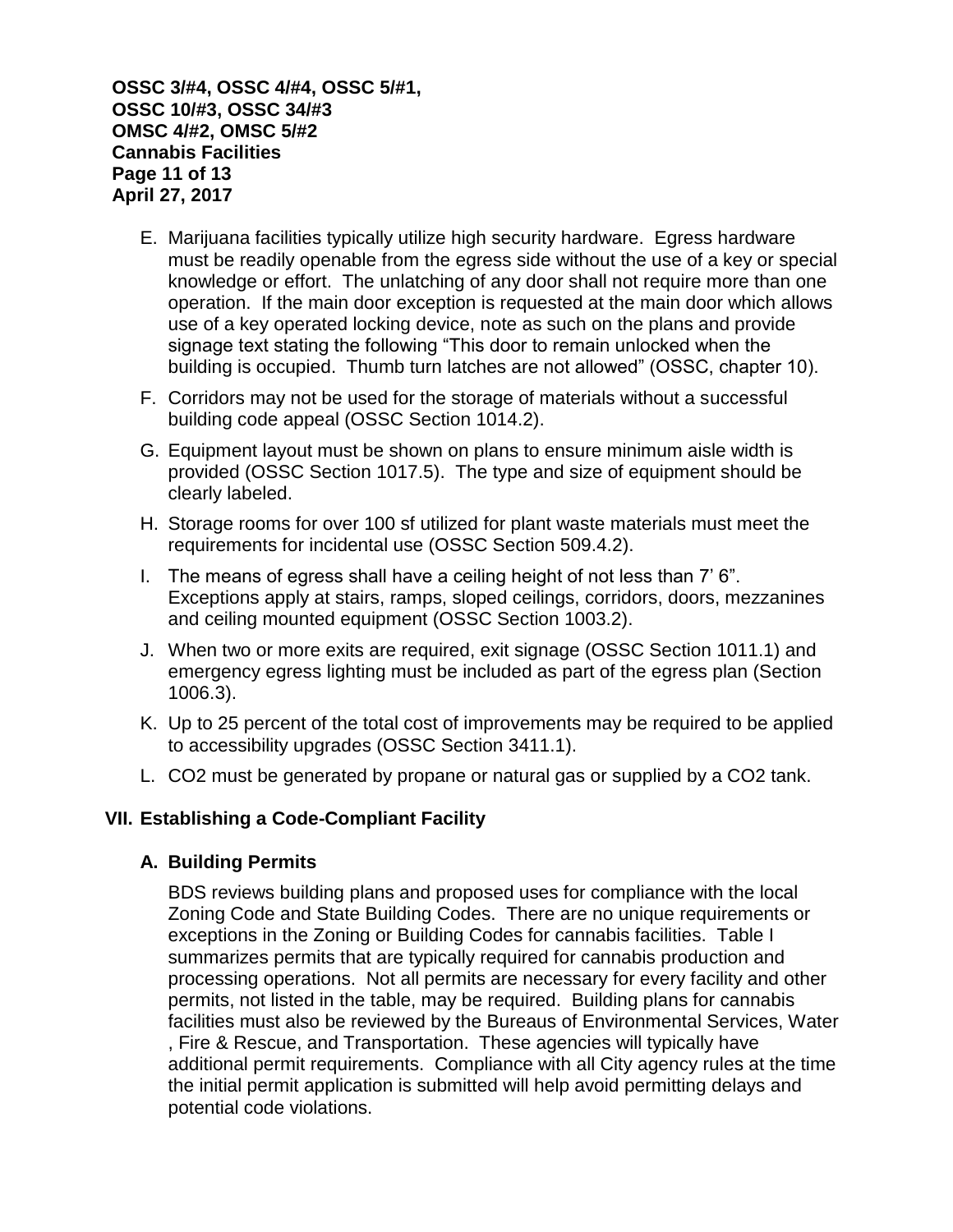**OSSC 3/#4, OSSC 4/#4, OSSC 5/#1, OSSC 10/#3, OSSC 34/#3 OMSC 4/#2, OMSC 5/#2 Cannabis Facilities Page 12 of 13 April 27, 2017**

#### **B. Licensure**

The Bureau of Development Services (BDS) and the Office of Neighborhood Involvement (ONI) both have regulatory oversight for marijuana businesses in the City of Portland. However, the two bureaus act independently and are responsible for implementing two different sets of requirements. BDS reviews building permit applications for compliance with the local Zoning Code and the State Building Codes in the City of Portland and in some County pocket areas. ONI is responsible for ensuring compliance with City Code Chapter 14B.130, Licensing Requirements for Marijuana Businesses. BDS is not responsible for processing, reviewing or administering any marijuana business licensing requests. BDS involvement in licensing is limited to providing applicants information on existing permits for a given property and information on development permit requirements. Any building permits necessary for extraction and production facilities must receive final inspection approval as a condition of ONI licensure.

Customers seeking a Marijuana Regulatory License from ONI can obtain the following written documentation for their Marijuana Regulatory License by visiting the DSC in the Development Services Center (DSC) located at 1900 SW 4<sup>th</sup> Avenue, Portland Oregon 97201. Applicants may need to visit the DSC several times to obtain all of the necessary documentation. The following list includes documents that BDS can provide:

- 1. **Zoning Verification.** This information will verify the zoning designation of the property and whether the use is allowed in the zone. This information must be provided to ONI who will evaluate if a property is meeting distance requirements.
- 2. **Permit Evidence**. Provide evidence of cannabis building-related permits.
- 3. **Proof of "final" building permit**. BDS will print documentation showing final building permit approval to allow a marijuana business at a given location.
- 4. **Proof of an Electrical Permit for a Limited Energy Security Alarm.** BDS can provide documents showing that an application has been applied for or issued for a security alarm and other related systems. \*Please note that BDS does not accept or complete the OLCC LUCS forms for marijuana businesses. A LUCS' is processed by ONI, and is necessary as part of OLCC application submittal requirements. Additionally, the 1,000-foot buffer requirement is measured and confirmed by ONI.